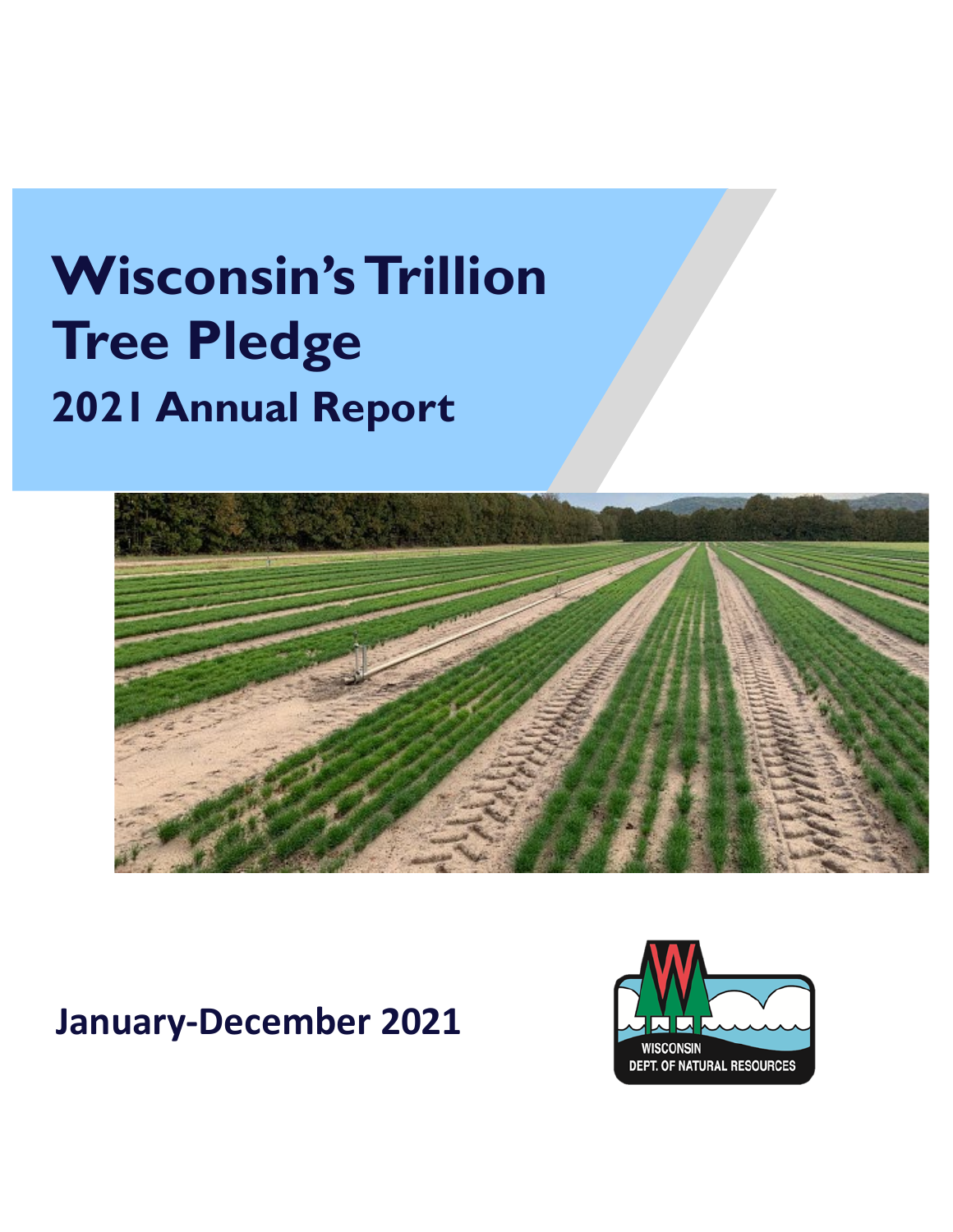# **Highlights**

On Earth Day 2021, the State of Wisconsin pledged to protect and conserve 125,000 acres of forestland and plant 75 million trees by the end of 2030 in collaboration with public, private and non-governmental partners as part of the U.S. Chapter of the Global Trillion Trees Initiative. Wisconsin's pledge focuses on the stewardship of forests and trees in both rural and urban areas. Because urban forests are vital for the health of residents and the ecological and economic well-being of our communities, the pledge includes planting a million trees in Wisconsin cities, villages, and suburbs by 2030. Associated benefits of urban tree planting include improved public health, reduced city temperatures (heat islands), stormwater reduction, reduced heating and cooling costs, improved air quality, increased property values and other co-benefits. The pledge focuses on planting native species that ensure forests sustain environmental, social, and economic benefits.



#### 2021 Progress towards Wisconsin's Trillion Tree Pledge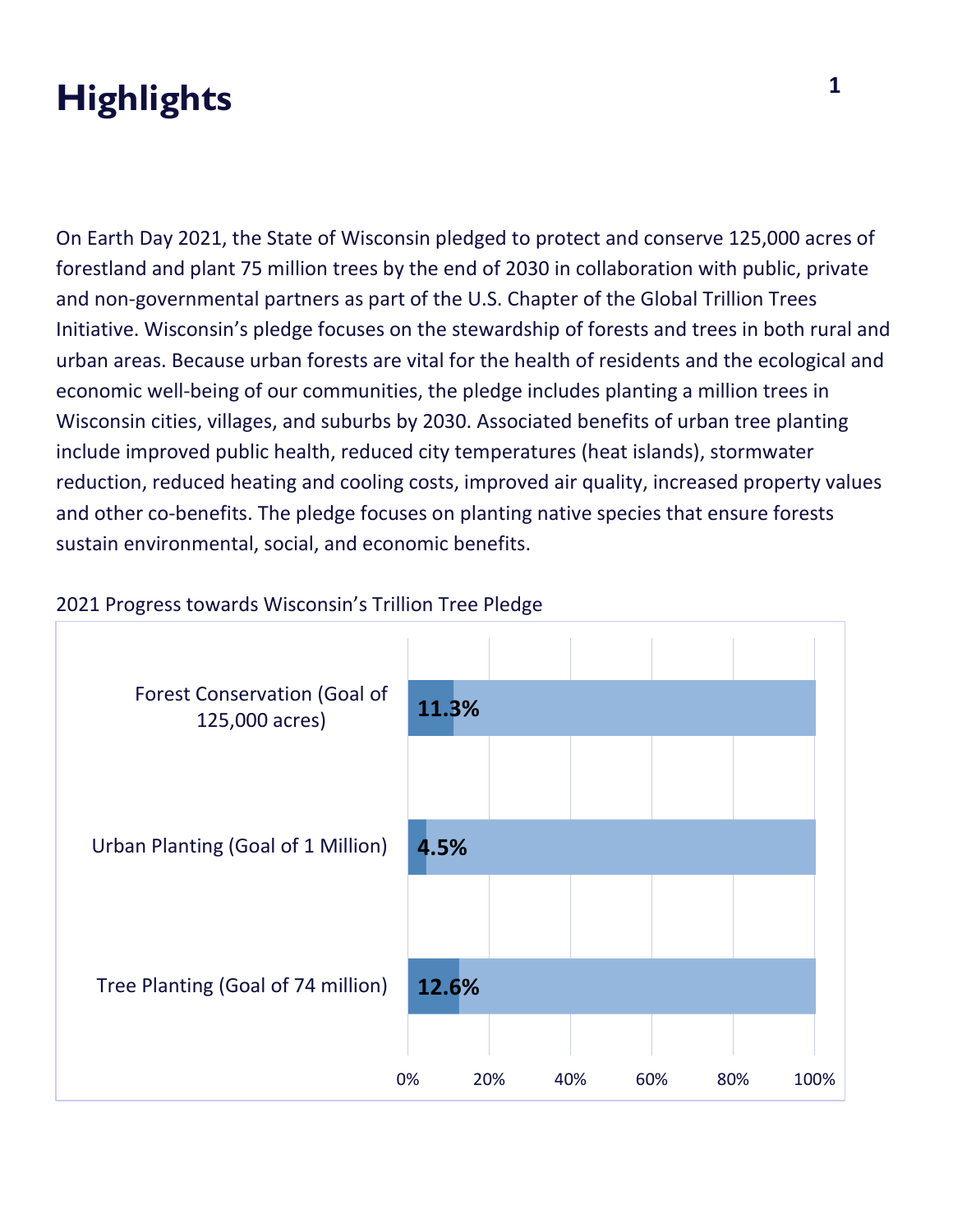# **Tree Planting**

Over 9.3 million trees were planted in 2021 during the first year of Wisconsin's Trillion Tree Pledge. The Wisconsin Department of Natural Resources (DNR) Reforestation Program supplied over 4.8 million tree and shrub seedlings for tree planting efforts on public and private lands in 2021. Highlights include:

- 2.7 million seedlings were planted on private lands
- 1.1 million seedlings were planted on DNR lands
- Over 500,000 seedlings were planted on county forests
- Over 42,000 seedlings were planted on school forests
- Over 45,000 seedlings were given away to students on Arbor Day

The DNR's Reforestation Program also distributed 349.67 pounds and 134 bushels (1,072 gallons) of seeds, or approximately 31.4 million seeds, resulting in 3.5 million trees based on current survival rates.

While partners purchased trees from the DNR, they also planted over 1 million trees purchased from other sources. Wisconsin communities planted more than 45,000 trees, about 2,800 of which were helped by Urban Forestry grants.

## **Forest Conservation**

The State of Wisconsin, in collaboration with public, private, and non-governmental partners, is pledging to conserve 125,000 acres of forestland.



are to maintain the forests in the area, create wildlife habitat, and produce future forest products**.**



Photo Courtesy of Nick Morehouse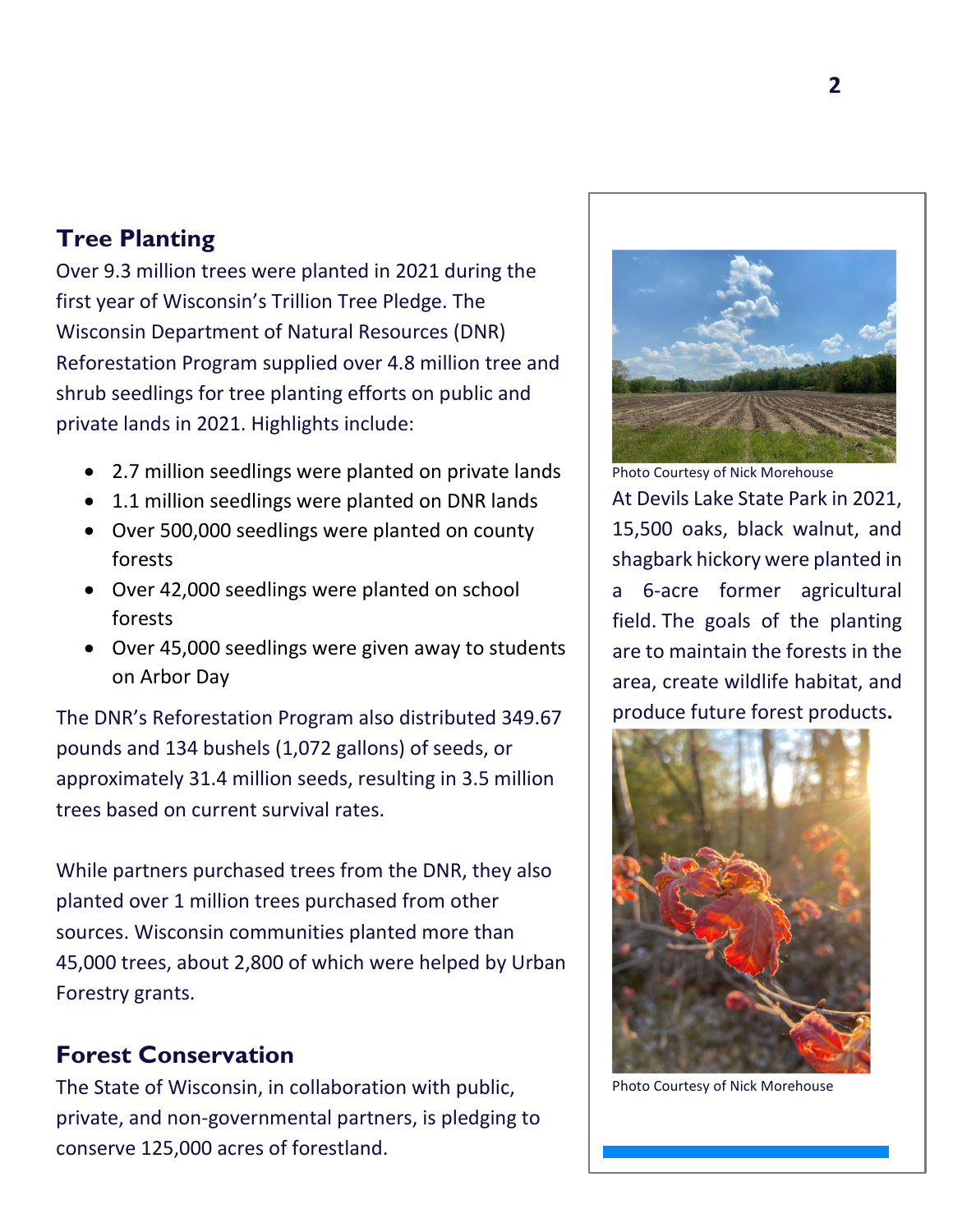In 2021, the DNR acquired a 12,497-acre conservation easement in Oneida County. Partners conserved an additional 1,600 acres of forestland throughout Wisconsin. To achieve the ambitious goal of preserving 125,000 acres of forestland over the next 10 years, we rely on continued financial support from the Knowles-Nelson Stewardship Fund and the Forest Legacy Program to acquire lands by the DNR, County Forests and non-governmental entities. The Knowles-Nelson Stewardship Program, which started in 1989, makes it possible for conservation organizations and the DNR to purchase land that protects our lakes and streams, conserves working forests, secures critical wildlife habitats, and provides opportunities for outdoor recreation. The Forest Legacy Program started in 1990, identifies and protects environmentally important private forestlands threatened with conversion to non-forest uses.

# **Supporting Actions**

In addition to the pledge's primary actions of planting trees and conserving forests, it also includes many supporting actions which help enable tree planting and forest conservation to occur more effectively and efficiently by creating healthy forests, supporting a strong forestry sector, and providing technical assistance.

### *Sustainable Forestry*

Three major land management programs administered by the DNR are verified under thirdparty forest certification programs. More than 1.5 million acres of DNR-managed state lands are dual certified under the Forest Stewardship Council® and Sustainable Forestry Initiative® standards, and nearly 70,000 acres of state lands managed by the Board of Commissioners of Public Lands are certified under the Forest Stewardship Council®. Another 2.3 million acres of county forest land are certified under one or both standards. Additionally, 2.5 million acres of private lands under the Managed Forest Law Program, administered by the state, are dual certified under the American Tree Farm System® and Forest Stewardship Council® standards. Independent, third-party certification ensures that forests are responsibly managed and safeguards environmental, social and economic benefits. By sourcing products from certified forests, publishers, building contractors and manufacturers, the DNR can ensure that these parties do not contribute to deforestation or other harmful land management practices.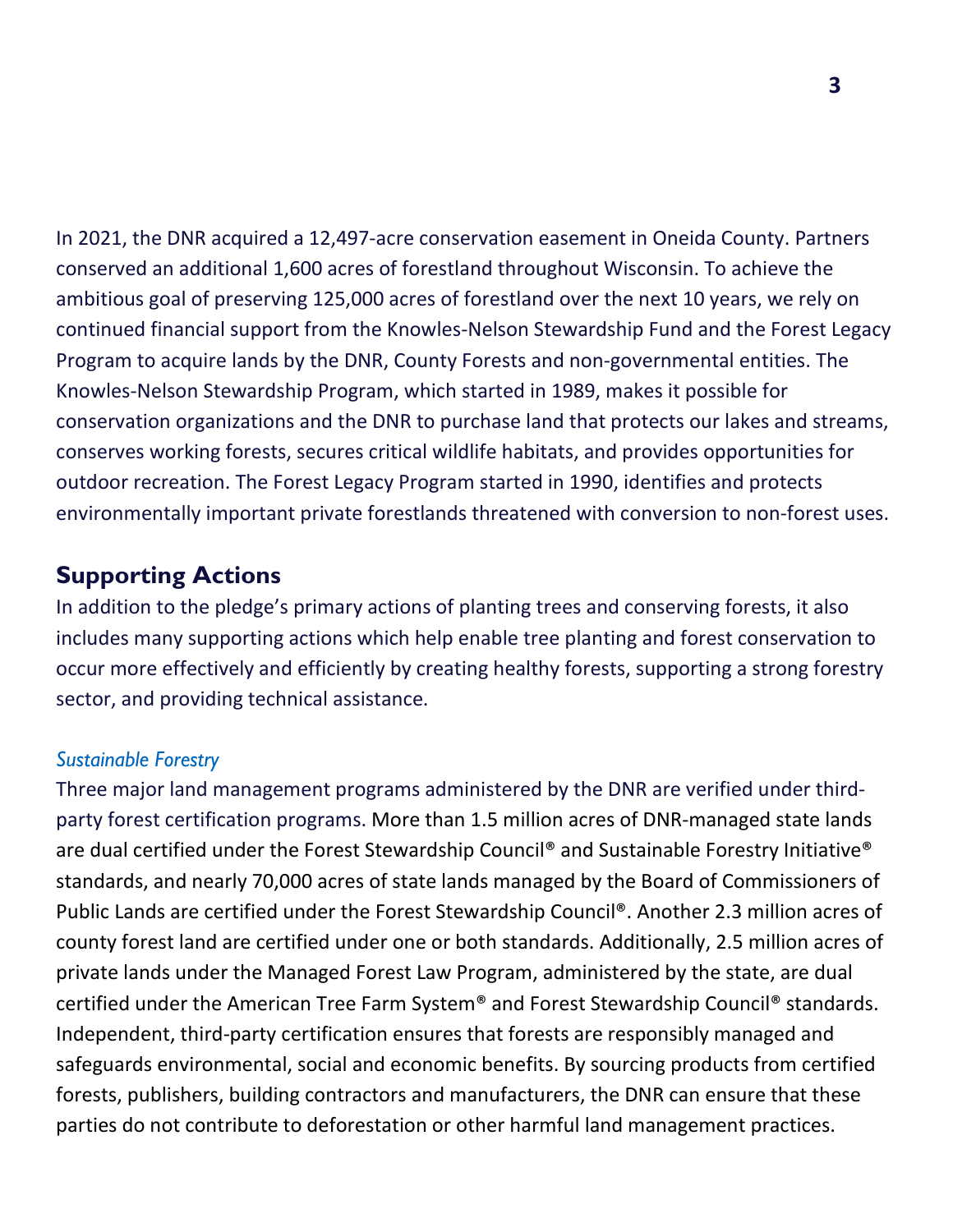#### *Nursery Development*

The DNR's Reforestation Program continues producing seedlings in conjunction with private nurseries to supply demand from the tree planting community while maintaining its ability to increase production at other state-owned nursery facilities. The seeds for state nursery production are procured from sources throughout the state to foster genetic diversity in seedlings, seed storage and preservation.

Discussions also occurred last year between the DNR, urban forestry groups and private nurseries to encourage nursery capacity growth, as it takes many years to develop trees for purchase.

Finally, communities across the state continued to build or expand their own gravel beds with the purpose of growing their own bare root stock. The gravel beds allow bare-root trees to develop an abundant root system, ultimately making tree planting easier and less expensive.

#### *Data and Technological Tools*

Wisconsin has several forest inventory programs that provide valuable data regarding rural and urban forest management. The DNR implements the U.S. Forest Service's Forest Inventory and Analysis Program at a double spatial intensity, reducing error and increasing tree numbers' accuracy, including stocking to identify cover types that are understocked. Similarly, the urban Forest Inventory and Analysis Program is implemented at five times spatial intensity. The state also coordinates the Wisconsin Continuous Forest Inventory Program on all state forests, with one plot per 160 acres of state forest land. The inventory data for Wisconsin forests provides objective and credible information on the status, conditions, and trends in



Photo Courtesy of Jeremiah Auer

Lifting spruce trees at Wilson State Nursery in Boscobel, Wisconsin. The reforestation team distributed 425,618 white and black spruce in 2021.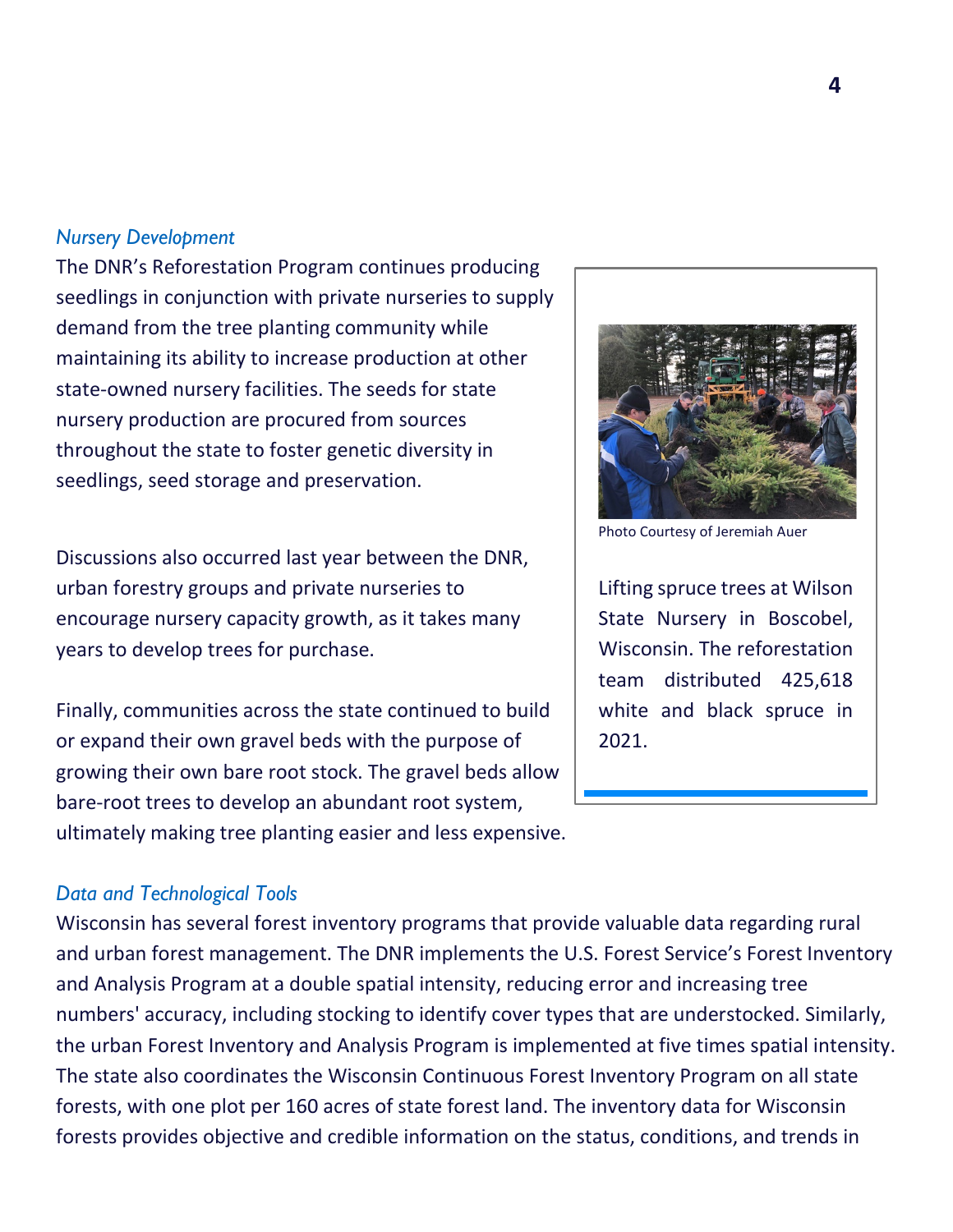Wisconsin's forests and is the primary official data source to a number of national and global assessments.

The Forest Regeneration Monitoring Program was initiated in 2018 to better assess the status and progression of naturally regenerating forests across the state. The first three-year data collection was completed in 2020 and the second cycle started in 2021. The information collected allows better tracking of long-term changes to our forests and will help create forestry policies and guidelines to ensure the long-term sustainability of the forest resource. The data from the program also will aid in the development of other key products that may further improve forest management in Wisconsin.

Finally, the Wisconsin Field Inventory and Report System (WisFIRS) enables foresters to store data collected in the field, used to plan and track completed treatments. These programs provide high-quality data for all of Wisconsin's forest types and allow foresters and habitat managers to plan for future plantings and report accomplishments.

#### *Science and Technical Assistance*

Many agencies and programs within Wisconsin offer key scientific research and technical assistance for forest conservation, regeneration and tree planting efforts. The

University of Wisconsin System is an international leader in forestry and horticultural research. UW-Madison's Division of Extension conducts important research and provides extensive technical assistance. The DNR has numerous programs engaged in forestry research and



Photo courtesy of Brad Hutnik

A 2009 Lower Wisconsin State Riverway tree planting of sycamore and other bottomland tree species is being tracked to inform lowland tree planting opportunities in the future. Projects like this enhance both climate change adaptation and mitigation.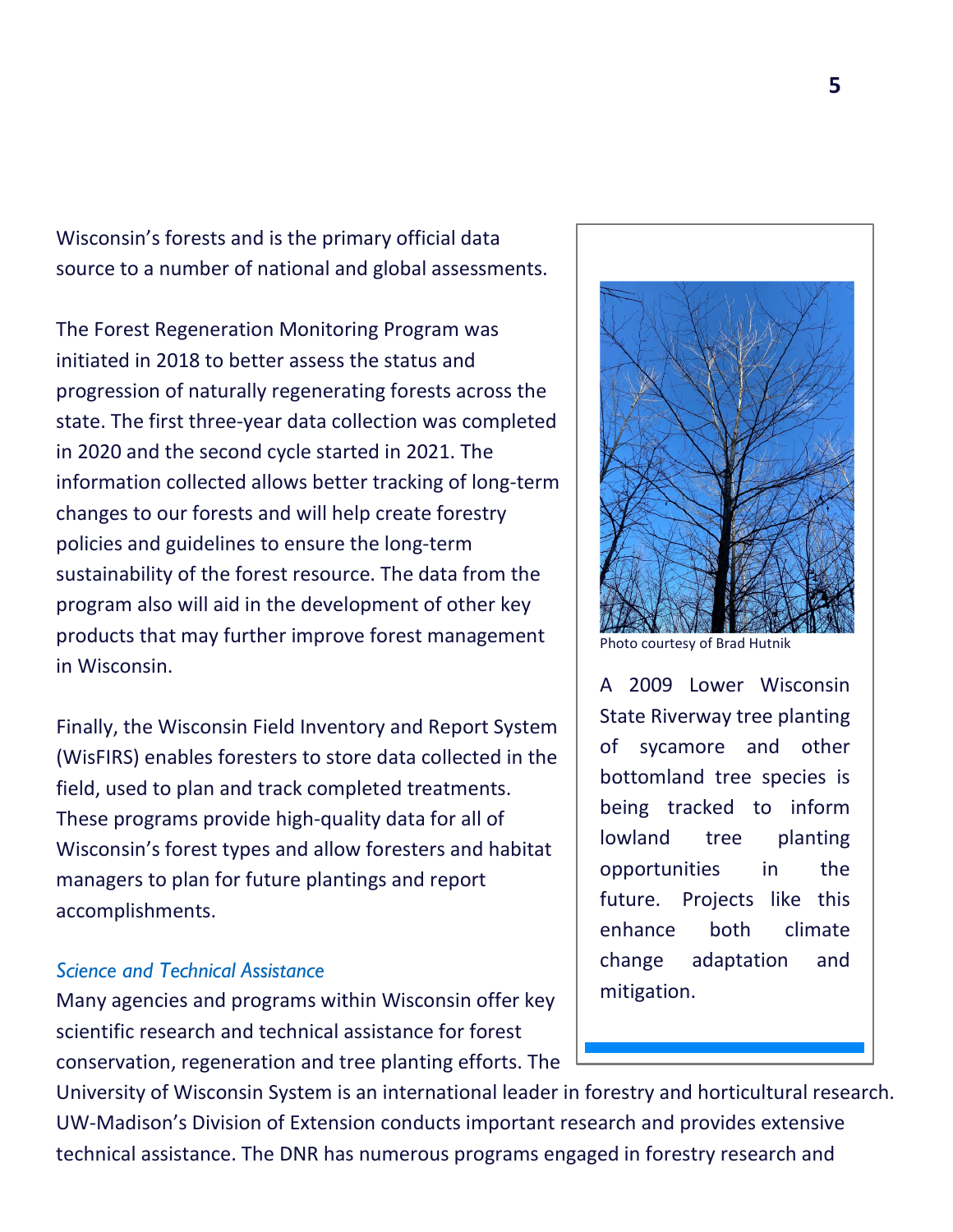technical assistance for forest management and tree plantings, such as the Forest Economics and Ecology Section and the Urban Forestry Program. The Urban Forestry program helps "plant" sustainable urban forestry practices through guidance, training events, conferences, and grant funding. These programs have collaborated on climate change field guides for [northern,](https://forestadaptation.org/field-guide-northern-wisconsin) [southern](https://forestadaptation.org/field-guide-southern-wisconsin) Wisconsin forests and the [Driftless Adaptive Silviculture for Climate](https://forestadaptation.org/learn/DriftlessASCC)  [Change](https://forestadaptation.org/learn/DriftlessASCC) Project. The Driftless Project is an innovative multi-State partnership and long-term study testing silvicultural strategies to sustainably manage Driftless Area oak forests under a changing climate. The project goals are to introduce forest managers to climate change tools and approaches and provide examples of how to integrate climate change adaptation into forest management planning and on-the-ground actions.

#### *Tree Protection through Management*

The DNR's forest health staff monitors pests, diseases and invasive plants in public and private forests. They share guidance on prevention and management to minimize losses from these threats. Staff members also work with the reforestation program to ensure all planting stock produced by the state nursery is healthy and carries no infection that could emerge when seedlings are planted in more challenging natural conditions.

While healthy forests can typically survive some damage from native pests without the need for intervention, invasive pests, diseases and plants can cause significant damage if preventative action is not taken. The DNR dedicates funds for invasive species management on public lands. The Weed Management Area-Private Forest Grant Program assists weed management groups in addressing invasives plants through grants that cover up to 75% of eligible costs. Additional state programs provide treatment funds for private landowners (e.g., the Wisconsin Forest Landowner Grant Program), local governments and community organizations (e.g., urban forestry grants). Technical assistance to these audiences is available.

#### *Forest Product Markets and Innovation*

Healthy markets are vital to sustainable forest management and keeping forests as forests. Wisconsin's 1,200 forest product manufacturers help maintain forest health by generating economic revenue, which incentivizes forest management and discourages land-use changes.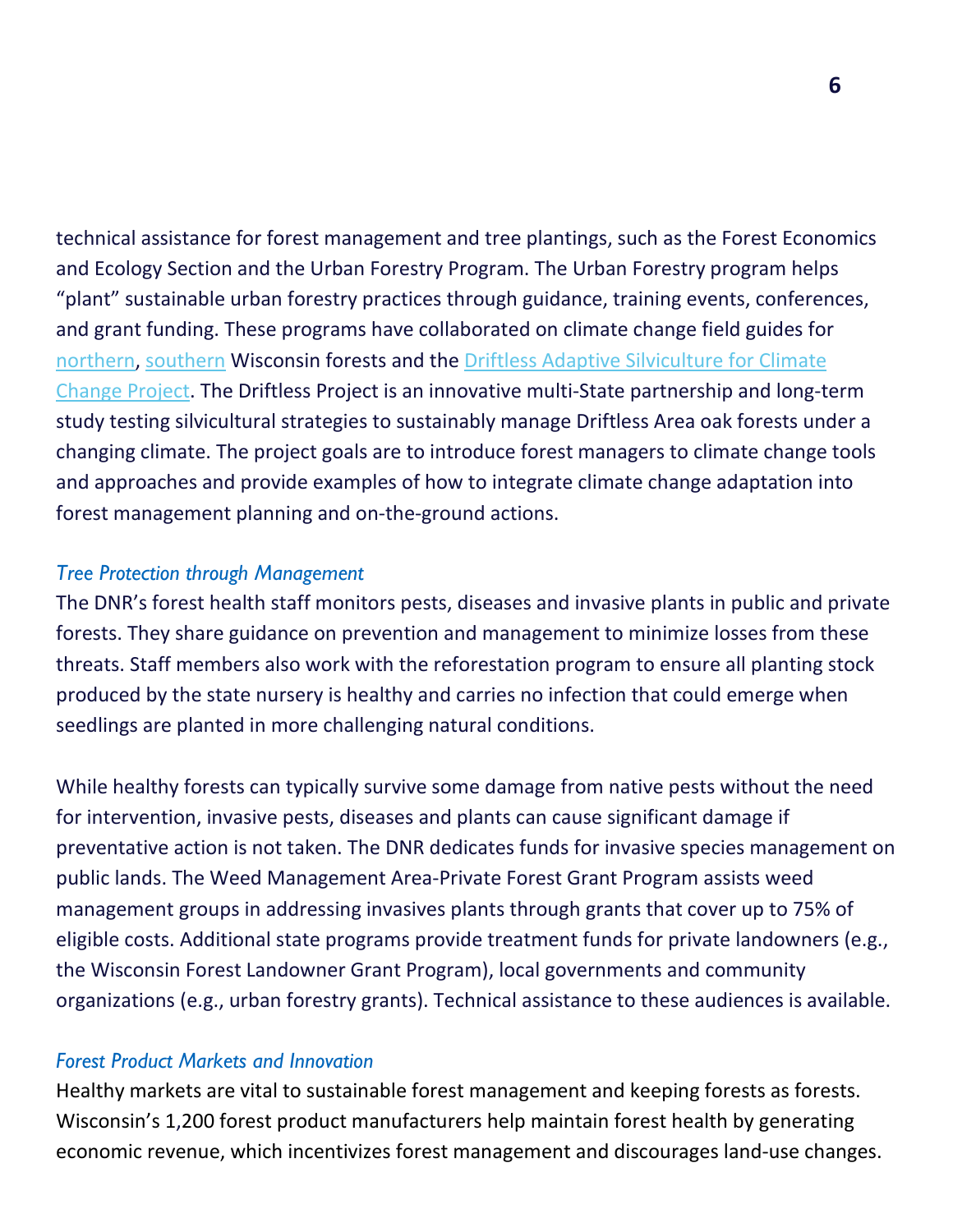A lack of demand for forest resources will reduce the capacity to manage and promote healthy forests for the future. The DNR Forest Products Services Program offers technical assistance to businesses interested in implementing sustainable forestry practices. The program also explores and promotes markets with locally-produced wood products that aim to sequester more carbon via wood product utilization, industry growth and sustainable forest management.

#### *Environmental Education*

Wisconsin supports environmental education by annually funding forestry education programs administered by the Wisconsin Center for Environmental Education through the UW-Stevens Point. The funding supports a K-12 forestry education program known as LEAF, Wisconsin's implementation of Project Learning Tree (a national environmental education program that uses trees and forests as the vehicle to teach students how to think critically about the environment) and the Wisconsin school forest program, a network of outdoor classrooms. Additionally, a curriculum was developed by the Wisconsin Center for Environmental Education and DNR urban forestry staff to help teachers and students map trees on their school campuses.

The DNR also provides annual funding to the Forest Exploration Center to manage a stateowned property in Milwaukee County for forestry education, helping to reconnect Wisconsin's largest urban population with our natural resources. The department collaborates with partners throughout the state to celebrate Arbor Day every April and raise awareness of trees and forests' importance to the state and its residents. To support schools with their Arbor Day programs, for the past 40 years, the DNR has supplied free tree seedlings to fourth-grade classrooms. Lastly, many projects receiving DNR grants (e.g., from the urban forestry program) include educational components.

#### *Conservation Finance*

The DNR supports several donation programs that aid forest conservation and tree planting efforts. There are dedicated gift funds from private companies for tree planting and a general